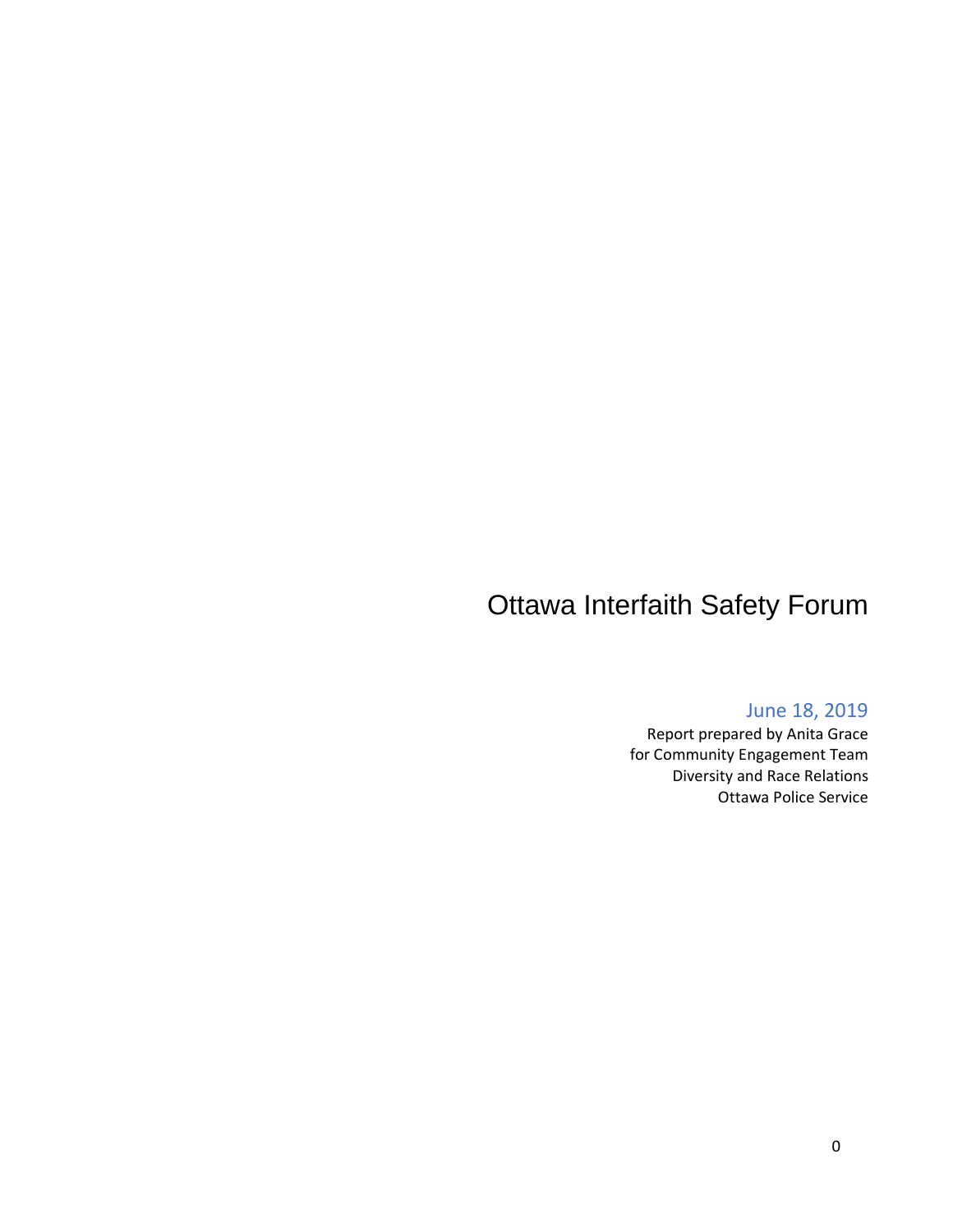# **Table of Contents**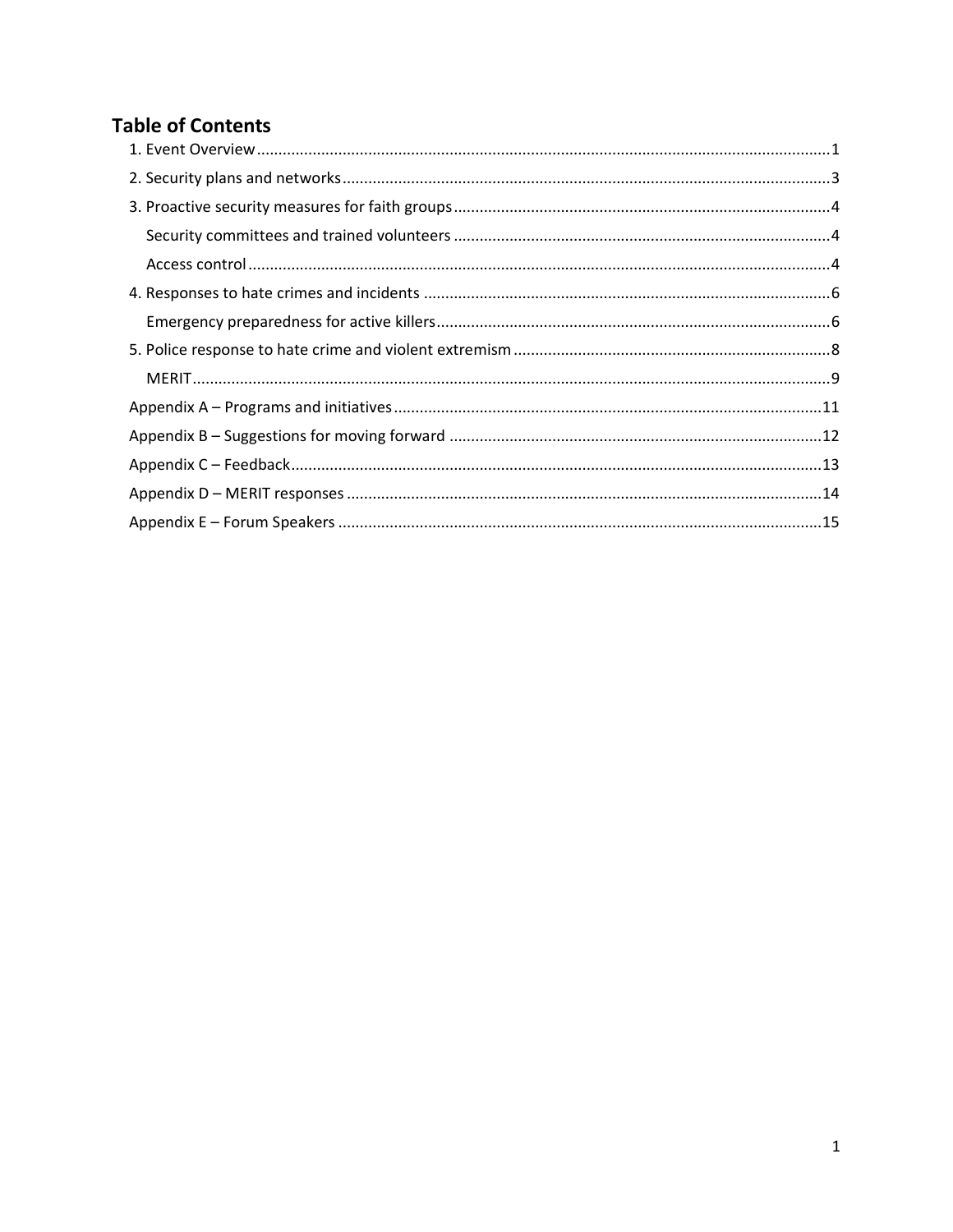### <span id="page-2-0"></span>**1. Event Overview**

Ottawa Police Services hosted the *Ottawa Interfaith Safety Forum* on June 18, 2019. The aim of the event was to share information with faith communities in Ottawa about security, to hear their safety concerns, and to examine opportunities to move forward together with the aim of making Ottawa safer for all communities of faith. The day-long event at St. Elias Centre drew almost 80 participants, of which 40 percent were members of the Ottawa Police Service (OPS) and the Ottawa Police Service Board. Other participants represented leaders and members of various faith communities in Ottawa.

The forum began on a sombre note, with a minute of silence to recognize those who have lost their lives in places of worship. Facilitator Adrian Harewood listed some of the many sites of violence, including Christchurch, Pittsburgh, and Quebec City, and acknowledged the vulnerability felt by many members of faith communities. Yet following the moment of silence and reflection, Indigenous Elder Irene Compton led participants in singing the Eagle Song, which lifted spirits and set a tone of collaboration and harmony for the rest of the day's proceedings.

While the forum focused on safety measures faith groups can adopt to increase their security, throughout the day participants noted the particular challenge their communities face**: How can faith groups provide security to their members while promoting an 'open door' environment of inclusiveness and outreach?** How can they create a culture that embodies both security and openness?

During the forum, participants were asked to provide suggestions about specific areas of safety on which OPS and the faith community should focus. Their recommendations primarily focused on the need for training, assessments, the sharing of information, and increased visibility of police (see Appendices A-D for details on participant feedback). For example, participants suggested that police and faith communities could work together to develop training for security team volunteers. Police could also help with assessments of vulnerability and general security at places of worship. With regard to sharing of information, participants not only want reliable information from police, but more transparency and communication in general. Additionally, at several times during the forum, participants expressed their desire to have the police more visibly present around their places of worship, particularly during times of worship and at occasions where large numbers of community members are expected.

During the forum, various speakers from OPS and the community provided participants with detailed information about developing security plans and safety measures (see Appendix E for list of speakers). Faith groups were encouraged to develop their plans and security measures in consultation with police, as well as with human rights organization and other faith groups.

Developing a security plan requires addressing multiple aspects of security – there are human elements and structural elements to consider. For the former, faith groups can form security committees and train volunteers as greeters and patrollers. For the latter, groups were encouraged to focus on controlling access to buildings, particularly through CPTED. Security plans should also include proactive measures to deter and deny access to those who might harm members of the community. Plans also need to address how communities should respond when incidents happen. Forum speakers repeatedly stressed the importance of reporting incidents to police, even if incidents seem small or if the threat was not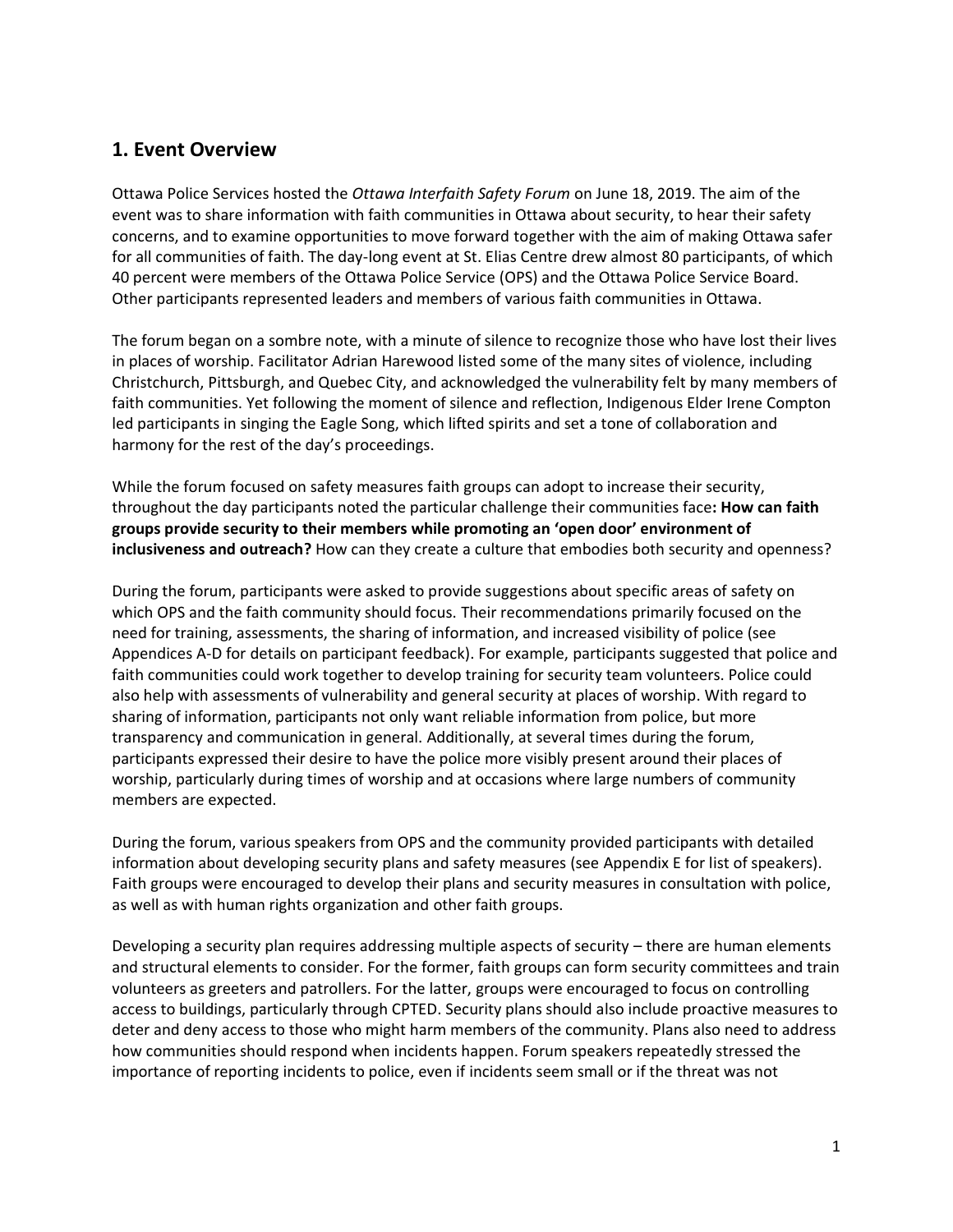realized. Speakers also provided information about the 'run, hide, defend' approach to an active shooter.

The forum also provided information about how the OPS responds to hate crimes and violent extremism, including what constitutes a hate crime within the *Criminal Code*, and how the police are working with community members to address radicalization and violent extremism through the MERIT initiative.

This report provides information for faith groups about developing safety plans (section 1), and the proactive measures such a plan should address (section 2). Information is also provided about responding to hate crimes and active shooter incidents (section 3), as well as how police are working to address hate crimes and extremism (section 4). Appendices are included which provide details on participant feedback gathered during the forum.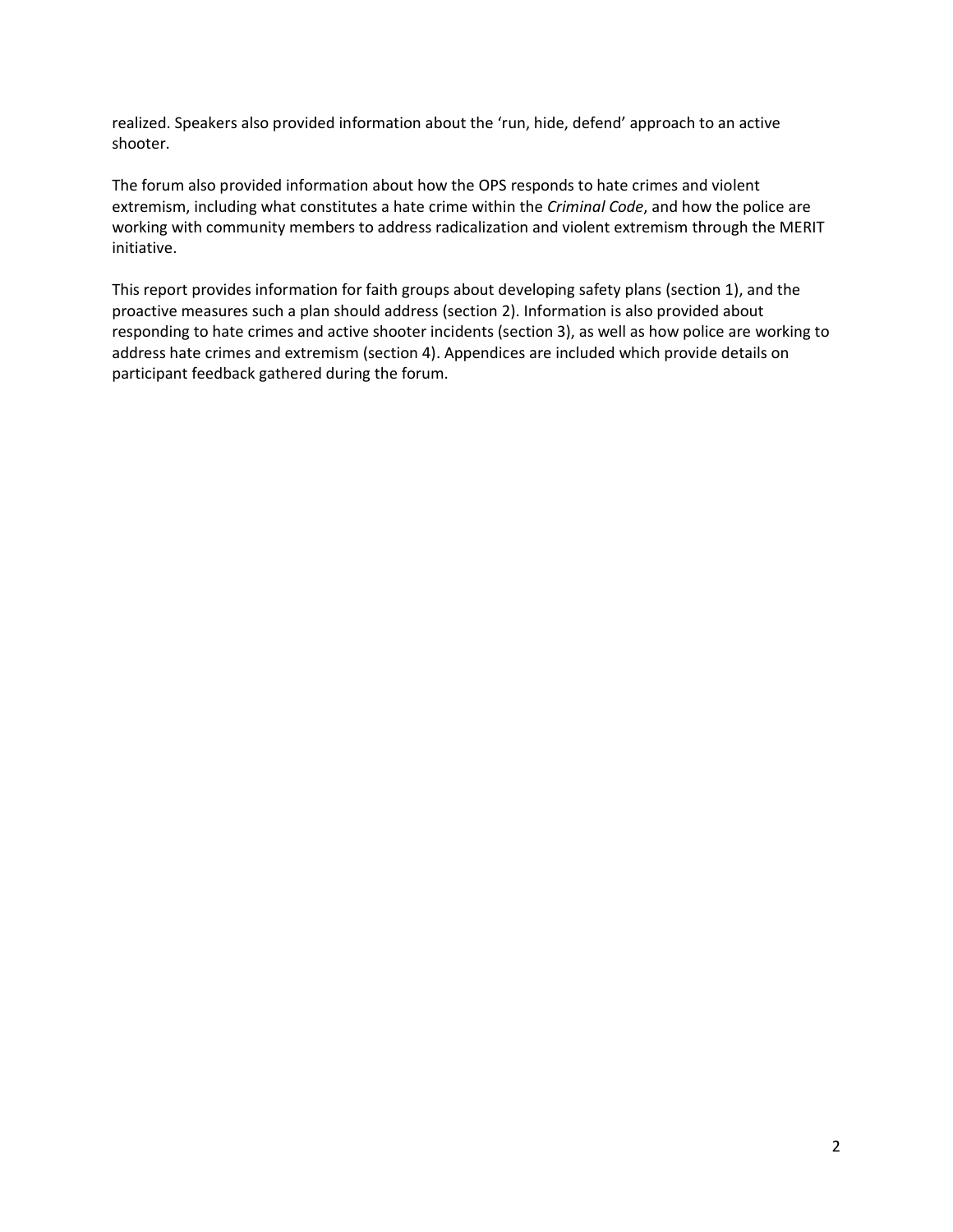#### <span id="page-4-0"></span>**2. Security plans and networks**

"Generally speaking, there is no specific threat or concern in Ottawa," said Deputy Chief Uday Jaswal. "But we know that every incident of hate, here or around the world, impacts us all." Communities of faith have legitimate concerns about safety. Vandalism, racist graffiti, and threatening messages are some of the ways in which local faith groups have been targeted. Their challenge is to develop safety plans that are balanced with the goal of being places that are open and welcoming. Multiple participants expressed concerns that fortifying their places of worship will make it harder to be accessible to those interested in learning more about or joining their community. At the same time, members of each faith committee have to feel and know that the security is in place. Making security measures visible and known to members can increase feelings of safety.

Gerry Almendrades, Security Advisor for Toronto's National Centre for Israel and Jewish Affairs, said security plans should be built on accurate, local information. In other words, make plans that are based on facts, not fears. He added that having an annual hate crime report, such as that which has been developed by the Toronto Police, is helpful to ensuring plans can be based on local facts. By learning about local incidents and threats, religious groups can, "Plan for the 'most likely' threat/event, while taking some steps to counter the 'most dangerous' threat." Faith groups can also reach out to faith organizations such as the National Council of Canadian Muslims and the League for Human Rights of B'nai Brith Canada for information about threats and risks specific to their community of faith.

Security plans should also be done in collaboration with local law enforcement and emergency services. "You can't do it alone. Police can't do it alone," said Mr. Almendrades. "It's a two-way relationship." He encouraged faith groups to get to know their community police officer and to reach out to OPS units and programs like Diversity and Race Relations (DRR), MERIT, Community Engagement Team (CET), and Community Equity Council. Faith groups who develop a security planning committee can inform police of its key members, and share some details of their plans. They can also give police tours of their building to gain advice about bolstering their security while allowing police to become familiar with the site. Groups can also appoint a police officer an 'agent of the property', which makes it easier for police to enforce trespass laws.

Huda Alsarraj, Human Rights Officer with the National Council of Canadian Muslims (NCCM), also encouraged faith groups to reach out to local politicians. For groups who have experienced threats, vandalism, and other incidents that make them and their members feel unsafe, it is especially important to communicate their concerns to law enforcement and politicians. Police are often unable to provide the requested degree of presence and proactive support due to lack of funding and resources. Faith groups can lobby city councillors for increased resources for police, and emphasize the need for more community police officers.

Ms. Alsarraj also encouraged faith groups to build coalitions with interfaith and minority groups to develop community support networks. Coalitions can provide each other not only with moral support; they can also share resources and training. For example, they can collaborate to hire a security trainer to teach their volunteer security teams. Interfaith groups can also jointly lobby politicians for funding increased investment in security measures.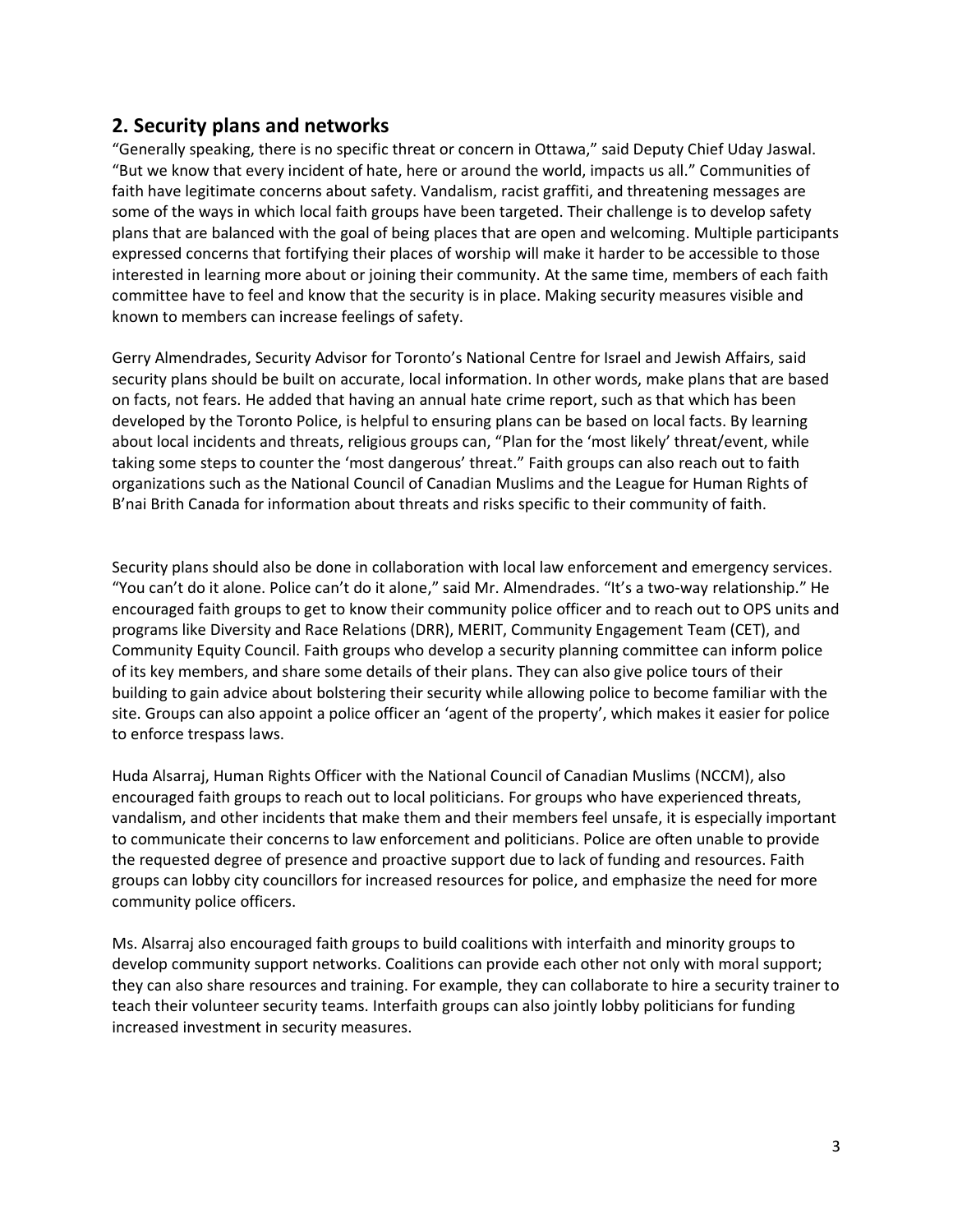### <span id="page-5-0"></span>**3. Proactive security measures for faith groups**

Developing a security plan requires addressing multiple aspects of security. The following are proactive measures faith groups can consider when developing their own plan.

#### <span id="page-5-1"></span>*Security committees and trained volunteers*

Hold meetings to discuss security concerns within your community of faith; invite police to attend some of these meetings. Create a security committee from among your members. Build an emergency contact list and inform community members and law enforcement of key individuals.

"Training saves lives," said Mr. Almendrades. "All the best equipment is nothing if you don't know how to use it and your staff is not properly trained." Training can include operation of security equipment; risk assessment; First Aid; Trauma First Aid; and response to active shooters. Yet while encouraging faith groups to invest in training, Mr. Almendrades urged them to be discriminating about whom they hire to provide this training. "Make sure it is with someone who is aligned with local law enforcement," he said.

Additionally, it is important that faith groups build good relations with neighbours. Allied neighbours can be part of Neighbourhood Watch support. They may also be able to offer safe spaces in cases of emergency and be alternate points of contacts for emergency responders (see below on responses to incidents).

### <span id="page-5-2"></span>*Access control*

Control access to your place of worship through structural and physical elements. **Crime Prevention Through Environmental Design (CPTED)** is the "manipulation of the physical environment for the purpose of influencing certain desired human behaviour." Cst. Matt Hunt explained that this means physical changes or adjustments in and around a building in order to improve security and deter criminal or unwanted activity. He said the guiding questions are: "What are you trying to do? How can we help you do it better?" He added that CPTED is effective in reducing crime, fear, and liability.

CPTED has three key elements:

- 1. **Surveillance**. Surveillance measures can involve strategies aimed at facilitating observation of all users of a space, both legitimate and illegitimate. This can include mechanical measures such as security cameras, lighting, and convex mirrors; natural measures such as trimming any hedges that block lines of sight; and organizational measures such as volunteer patrols and Neighbourhood Watch.
- 2. **Access control**. The aim of access control is to make it harder for someone with ill-intent to come onto the premise. Controlling who can enter into buildings and onto property is a key element of security. Again, this can include mechanical measures such as security cameras and buzzers for entry; natural measures such as planters or thorny bushes that block access to ground-level windows or vulnerable places; and organized measures such as heightened security for special events. Cst. Hunt said the strategy is to "deny access to a crime target and to increase the perception of risk with the offender."
- 3. **Territorial reinforcement**. Security can be increased by making clear divisions between public, private and semi-private space, such as with highly visible 'No Trespassing' signs. Signs should have concise messages and should not covered by bushes or tree branches. Properties can also be made more secure by keeping the premises clean and uncluttered, particularly if there are areas in which people might loiter.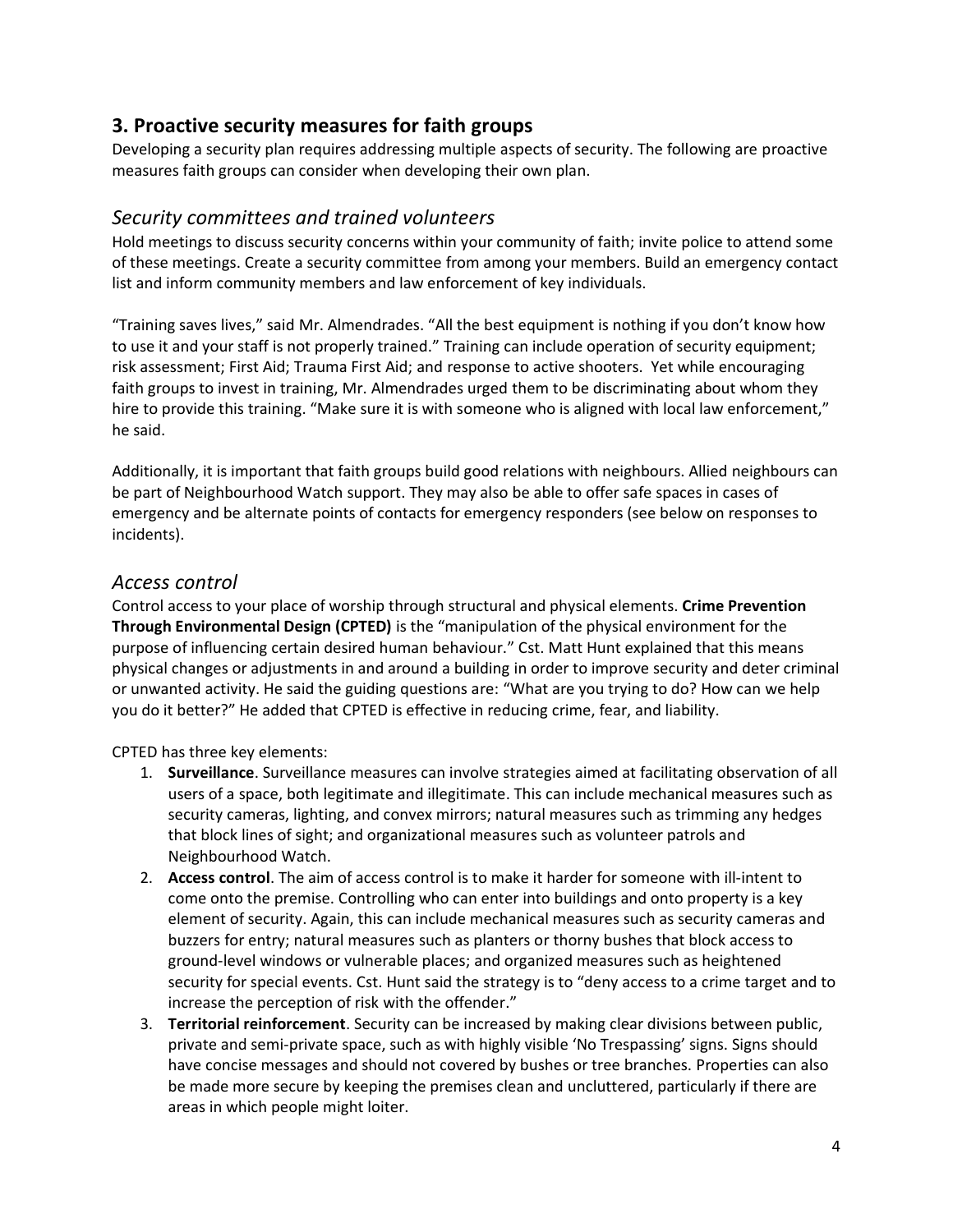**Lighting** is another important consideration for CPTED. While lighting itself does not stop crime, it makes legitimate users feel safer, while making spaces less attractive for illegitimate use. Lighting also increases surveillance capabilities, such as by making it easier to see people coming onto the property and by enhancing camera surveillance. However, Constable Hunt cautioned that when installing lighting, communities should be aware of 'spillage' – light that spills beyond the intended area and enters neighbourhood windows. Spillage can have the effect of causing residents to close their blinds, thus reducing natural surveillance and Neighbour Watch effectiveness.

Sgt. PA Tremblay acknowledged that people do not want to turn a religious establishment into a fortress, so he encouraged groups to take a holistic approach in heightening security and find a balance between security and openness. Big fences and bars might actually reduce your security, particularly if they reduce visibility. Mr. Almendrades added that there can be easy and inexpensive measures put in place such as having wooden wedges that can be quickly kicked into place to secure inward-opening doors.

Cst. Hunt noted that he provides free CPTED audits. The process takes about one hour and involves his visit to the site along with a walk-through with community leaders and members responsible for security measures at their community buildings. Faith groups can also apply for the [Risk Security Infrastructure](https://www.publicsafety.gc.ca/cnt/cntrng-crm/crm-prvntn/fndng-prgrms/scrt-nfrstrctr-prgrm-en.aspx)  [Program](https://www.publicsafety.gc.ca/cnt/cntrng-crm/crm-prvntn/fndng-prgrms/scrt-nfrstrctr-prgrm-en.aspx) with Public Safety Canada.<sup>1</sup> This program is available to assist with the costs of security infrastructure improvements for places of worship. Eligible premises include churches, mosques, synagogues, as well as community centres and institutions like schools and daycares. Applications are submitted online and require letters of support from Members of Parliament, as well as documented evidence of hate incidents. Public Safety provides training on this program, and organizations like NCCM can assist groups with their applications.

#### **Control access to place of worship – human element**

Mr. Almendrades and Sgt. Tremblay encouraged faith groups to train greeters to be aware of who is entering the place of worship, and to notice suspicious activity. Greeters should know how to ask questions and assess the situation, and to know what to do if they sense a threat. They should also be able to communicate with one another, such as through walkie-talkies. Faith groups can also recruit a team of volunteers who proactively patrol the grounds during worship service.

"We often feel like we need to rely on procedures and mechanisms to keep us safe," Sgt. Tremblay said. "We like cameras, alarms, alert buttons, etc. when in reality everyone has a role to play in security." He added that everyone needs to have a basic understanding of security awareness. "Pay attention to your environment. If you see something, say something." He also encouraged faith groups to remind members of their communities that they all have important roles to play in paying attention to the environment.

<sup>1</sup> Public Safety, Communities at Risk: Security Infrastructure Program (SIP), available online at: <https://www.publicsafety.gc.ca/cnt/cntrng-crm/crm-prvntn/fndng-prgrms/scrt-nfrstrctr-prgrm-en.aspx>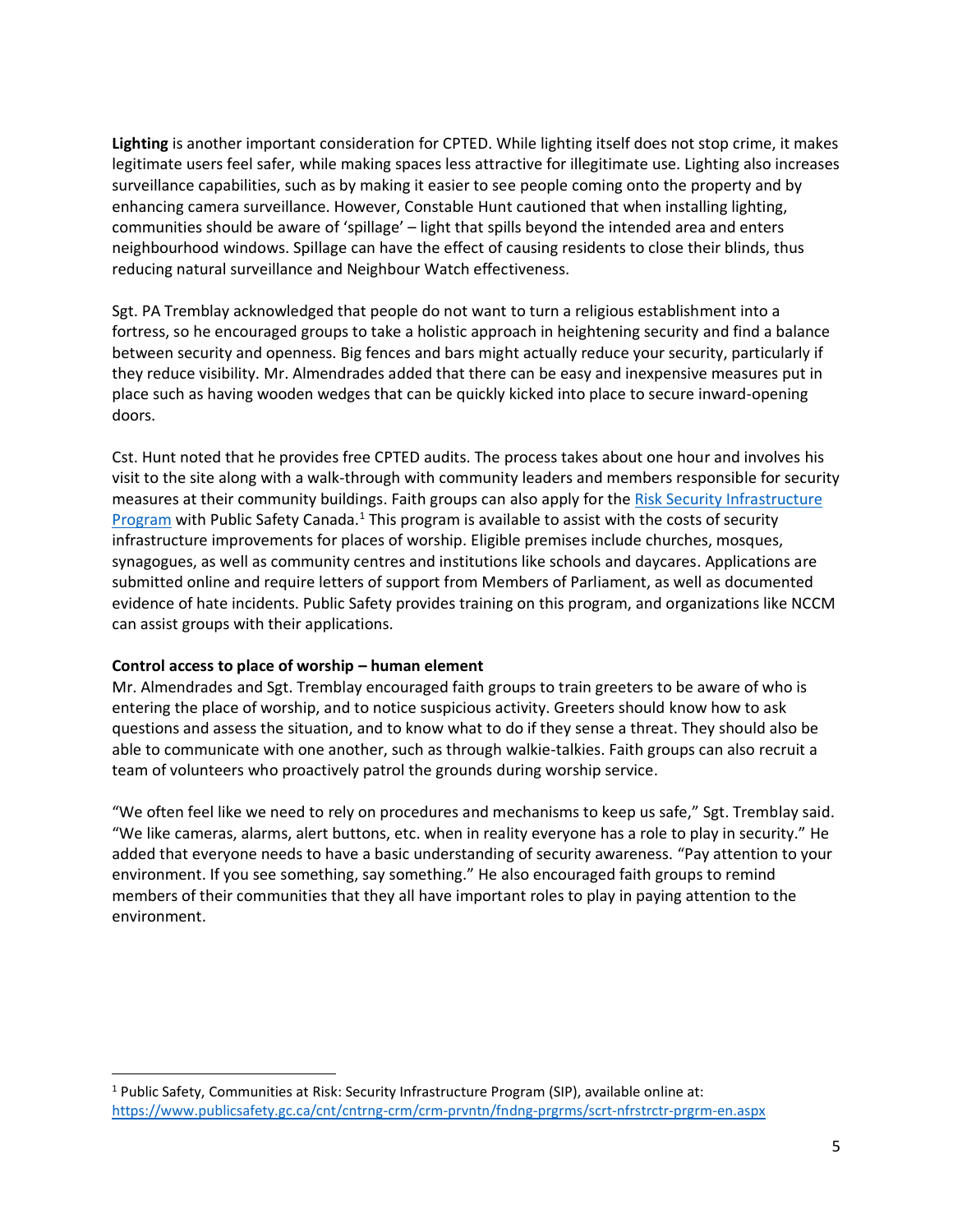## <span id="page-7-0"></span>**4. Responses to hate motivated crimes and incidents**

Religious establishments, locally and around the world, have been subjected to hate motivated crimes (vandalism, arsons, etc.); personal attacks (random swarming, insults, etc.); and deadly shootings. Throughout the forum, speakers and OPS members repeatedly acknowledged that security concerns among faith groups are valid. Interim Chief Steve Bell said, "We have heard calls from community that we were not dealing with hate crimes as effectively as we could. It is important to us that community feels they can come forward, and that we have a response that matches the gravity of the offence." He added that OPS have a zero tolerance approach toward hate motivated crimes.

Repeatedly, participants were reminded of the need for faith groups to **report incidents to the police**, even if the incident seems small or if the threat was not realized. Examples of incidents that should be reported include, but are not limited to, threatening or harassing phone calls, messages and letters; vandalism; and personal harassment or attacks, such as shouted insults to faith members on or near the property.

Incidents can be reported to OPS in any of these three ways:

- Online [\(www.ottawapolice.ca/en/contact-us/Online-Reporting.aspx\)](http://www.ottawapolice.ca/en/contact-us/Online-Reporting.aspx). After receiving an online report, police will follow up to get further information.
- in person at the local police station (Huntmar, Elgin, Tenth line stations)
- to Patrol (911) for immediate response

Faith groups are also encouraged to share reports of incidents with human rights organizations, interfaith networks, and community partners.

Ms. Alsarraj also urged faith groups to document all incidents. "Keep a paper trail," she advised, and added that faith groups can obtain assistance in developing ways to improve how they record and store data. It is also important to train staff and community members about reporting incidents. By documenting incidents, faith groups can demonstrate to police and politicians the threats they experience and can lobby for increased police presence. Additionally, a 'paper trail' is also important for faith groups applying for funding support for security infrastructure.

For members of faith communities that have experienced hate crimes and incidents, Ms. Alsarraj encouraged leaders to make healing spaces and provide emotional support. Inform targeted individuals, as well as rest of the community, about measures the organization has taken to report and document the incident. Inform members as well of any changes that are made to security measures and processes.

### <span id="page-7-1"></span>*Emergency preparedness for active Threats*

"Statistically speaking, the chances of an active killer in your establishment is really, really low," Sgt Tremblay assured everyone. However, he acknowledged that an active shooter is a legitimate threat and that there is a growing interest in the community to prepare for such an incident.

Faith groups can bolster their security against active threats through **deter, detect, deny**. This means deterring threats from coming on to the property through access control; detecting individuals who pose a threat through security awareness and training and rapid notification systems; and denying entry through barrier protections. Active killers typically have a cycle of planning in advance. They will visit the location they plan to target; take photos and videos, and record notes. Staff and volunteers who trained in situational awareness may notice such activities and can inform police.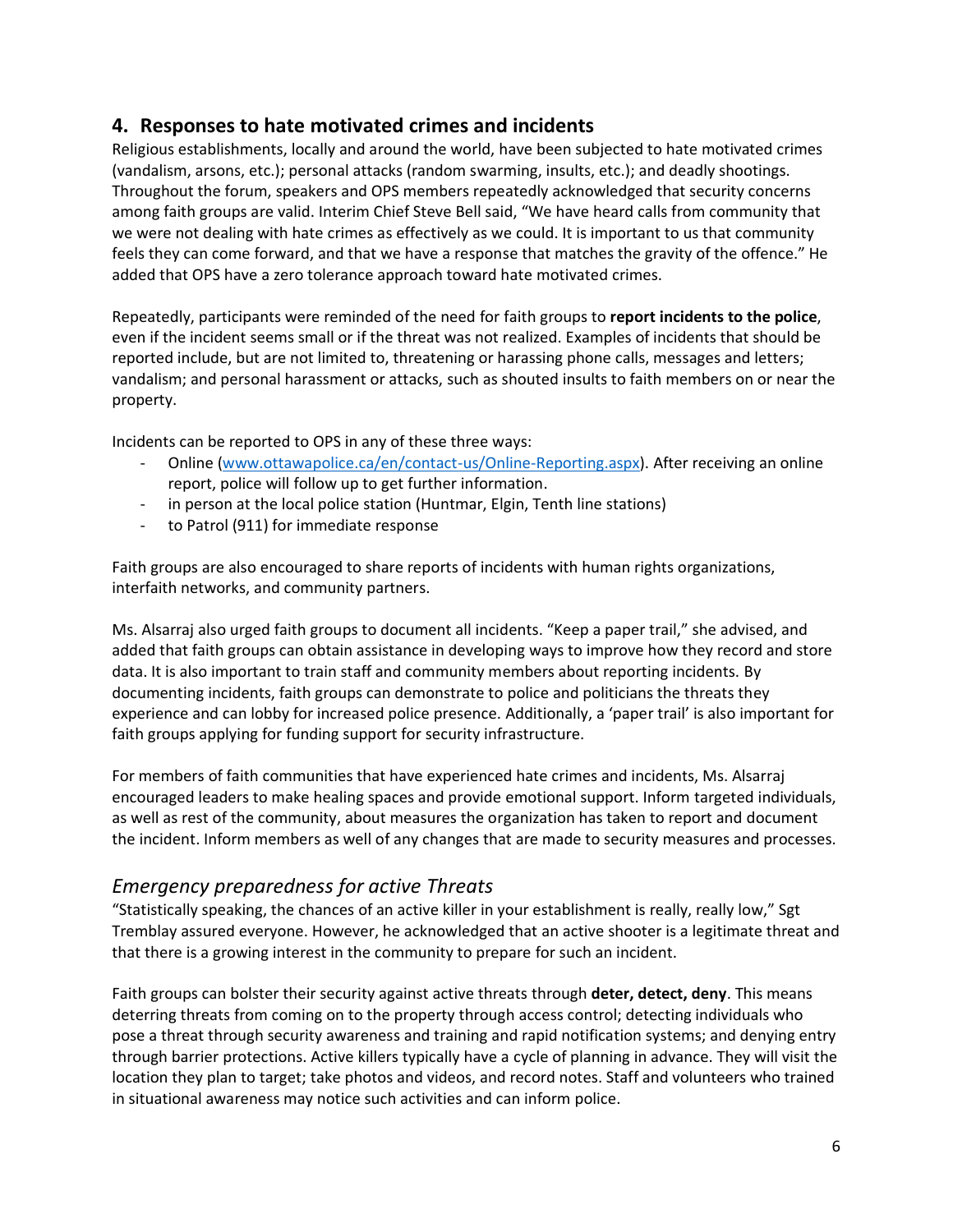If an active killer is able to gain entry to a place of worship, there should be an alarm system which can be easily triggered and which will notify occupants that there is a threat. Education needs to be done in advance so community members know how to respond to the alarm. Members within the community should also be trained to assume leadership in directing people to escape routes.

In open spaces, such as main worship and prayer areas, individuals are at heightened risk. These are places Sgt. Tremblay described as 'target-rich environments' because a killer has unrestricted access to large number of victims. Police can visit places of worship and assist faith leaders in identifying ways to improve security in such areas. They can assist in recommending and locating spaces which could be used if a lockdown is implemented. Because it is difficult to protect members once someone is inside such a space, it is important to control access through increased security measures. Particularly for events to which large numbers of people are expected, faith groups should increase the visibility of security team members. Security teams can include police, hired security guards, and volunteer members who are clearly identified as security (such as by wearing vests, carrying walkie-talkies, etc.).

In Canada, the advised response process to an active shooter is '**run, hide, defend**'. This means the preference is to run away from the danger, but if you cannot run, then hide in a barricaded space. If you cannot safely hide, then prepare to defend yourself, such as by using tables and chairs as weapons. Sgt. Tremblay noted that many people have experience in rehearsing fire drills and other such evacuation procedures. School children regularly rehearse lockdowns in which they learn to quietly hide in their classrooms. However, he repeatedly stressed that in an active killer situation, the first response should be to **run out**, not to barricade in. Evading is always preferable to barricading. Even if you can lock the door, it is still best to then escape through a window. A lockdown should only be put in place when evacuation is not an option. If you have to lockdown, the process needs to be as simple as possible.

Advance planning and training is critical. Police officers can visit places of worship and provide advice on safety planning, possibilities for evacuation, and lockdown options. Advance planning should also include preparation of a '**crash bag**'. This bag, typically a backpack, holds information vital to the police who arrive to deal with the active shooter. A crash bag could contain:

- Floor plans, with identification of access points, stairwells, etc.
- Access cards, if needed, to gain entry to areas of the building
- List of key people and contacts
- List of cameras on site and where these can be accessed

A primary crash bag should be safely stored on site, and secured in order to avoid tampering (such as with a zip tag). A second, alternate crash bag should be prepared and housed in a nearby location, such as with a neighbour or business across the street. Faith groups should inform police of the existence and location of both crash bags so this information can be included in dispatch files.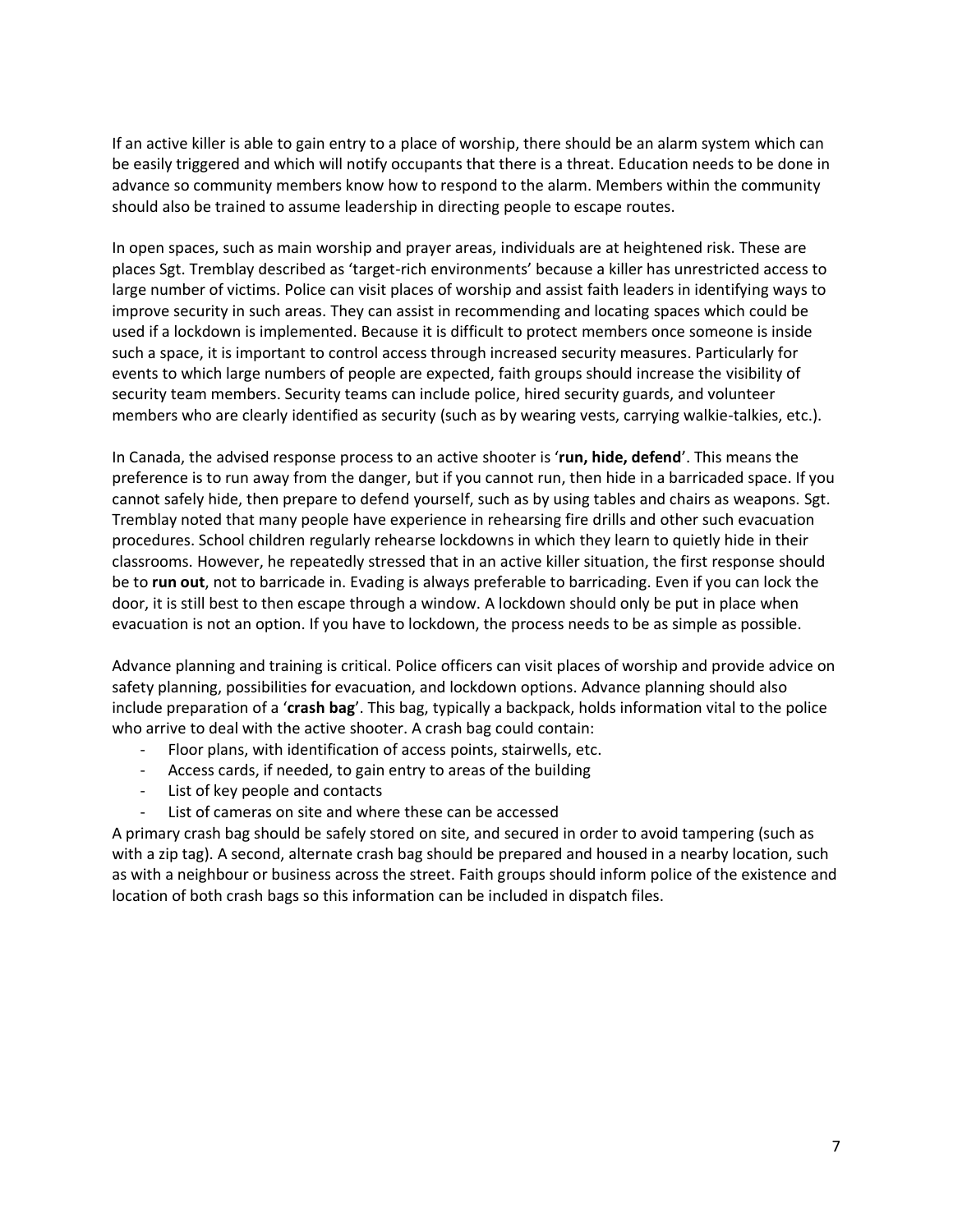## <span id="page-9-0"></span>**5. Police response to hate crime and hate motivated incidents**

Interim Chief Bell noted that hate motivated crimes happen far too often. "We need to work together to prevent these things from happening in our city and in our places of worship," he said. Deputy Chief Jaswal noted that OPS has 3 pillars of response to hate motivated crimes:

- 1- Intelligence and risk assessment;
- 2- Investigation;
- 3- Community engagement.

He acknowledged that there has been lack of clarity about how these pillars are coordinated, so OPS is developing a forward-facing capacity. Although there is no hate crimes 'unit' within OPS, each division has trained investigators when it comes to hate motivated incidents. Additionally, Det. Ali Toghrol will lead hate crimes investigations and will work closely with DRR.

In Canada, hate crimes are criminal offences. Det. Toghrol explained that how 'hate' is understood and interpreted by the courts is informed primarily by the 1990 Supreme Court decision in *R. v Keegstra*, one of Canada's first real cases of hate crimes.

"Hatred is predicated on destruction, and hatred against identifiable groups therefore thrives on insensitivity, bigotry and destruction of both the target group and of the values of our society. Hatred in this sense is a most extreme emotion that belies reason; an emotion that, if exercised against members of an identifiable group, implies that those individuals are to be despised, scorned, denied respect and made subject to ill-treatment on the basis of group affiliation."

Hate crimes are not directed to an individual, but rather directed at the group that person represents. In other words, hate crimes target entire communities. Yet while hate crimes are keenly felt by communities and the OPS has zero tolerance policy toward such crimes, for a hate crime to be proven *criminal*, it must satisfy the specific requirements of the *Criminal Code.* 

The *Criminal Code* addresses hate crimes in 5 specific ways:

- propaganda advocating genocide, s. 318.1
- public incitement of hatred, s. 319.1
- wilful promotion of hatred, s. 319.2
- mischief to religious property (doesn't have to be a house of worship), s. 430.4.1
- stricter sentencing guidelines for hate-motivated offences, s. 718.2

Det. Toghrol said his role is to examine cases to look for criminality. If an incident is deemed to be criminal in nature, an approved investigation guideline is followed. If the incident is not deemed criminal, there are alternative measures that can be followed to communicate to perpetrators that such actions are not tolerated. Det. Toghrol reminded forum participants that Canadians have freedom of expression, but our constitution protects multiculturalism and equality as well. Freedom of expression is allowed only as long as it does not interfere with other people's rights. All people have the right to enjoy public spaces without being harassed.

OPS is strengthening its responses to hate motivated crimes and incidents in Ottawa. For example, training about hate crime is being provided to all new recruits, patrol officers and district investigators. Police also aim to have all frontline officers trained by the end of 2019. Det. Toghrol meets weekly with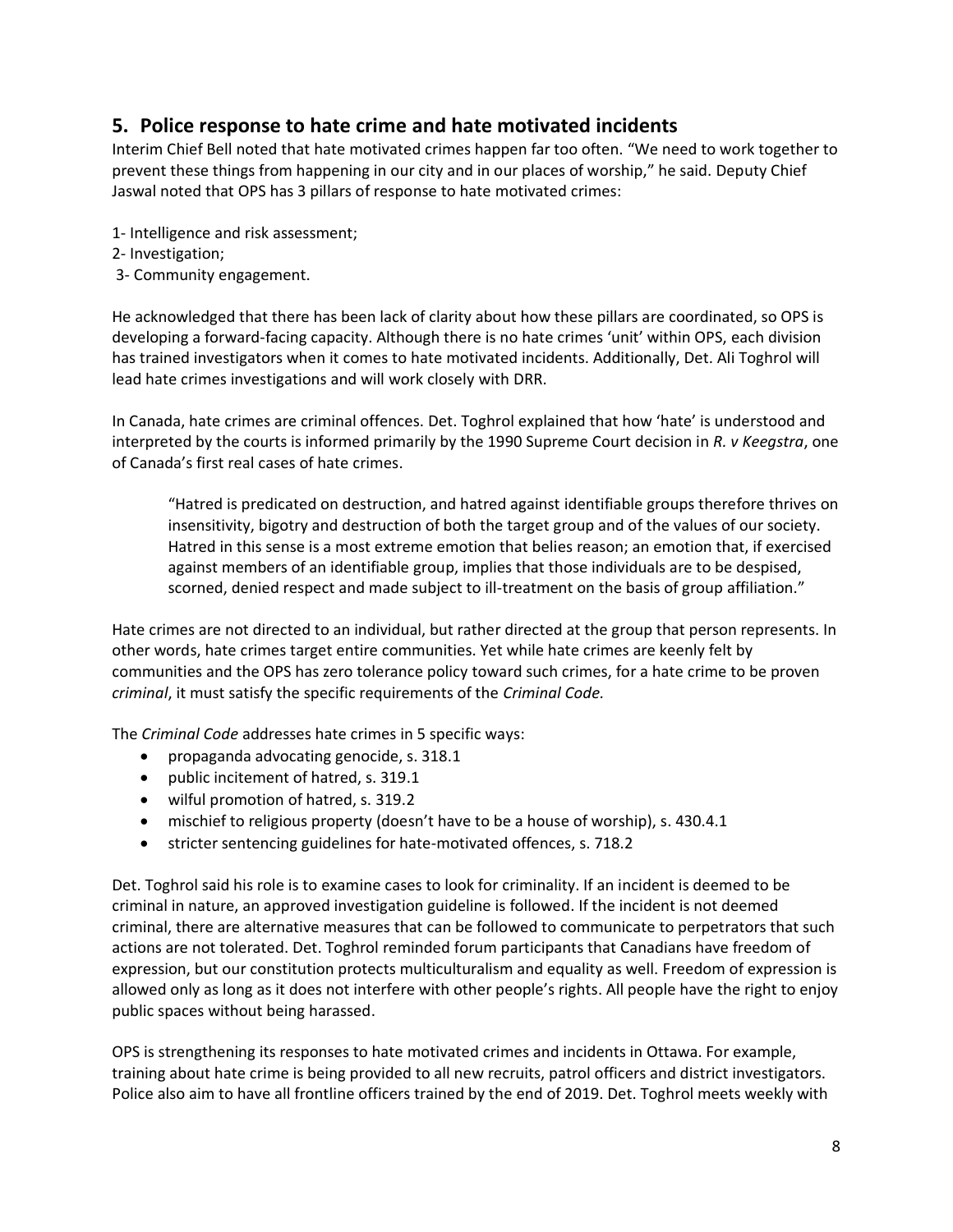the Hate Crimes Crown Attorney, and also regularly shares information with his counterparts in other police service organizations. "I strongly encourage people to report," he said. "If there is one takeaway from today, it is that you need to report."

#### <span id="page-10-0"></span>*MERIT*

In addition to improving their responses to hate motivated crime, OPS has also developed an initiative called MERIT (Multiagency Early Risk Intervention Tables). This is a community-driven approach that involves 'situation tables', which are meetings of representatives from community agencies including healthcare, mental health services, and police. Its objectives are to establish front-line awareness and community and civic capacity to intervene to reduce risk, victimization, and criminality associated with violent extremism.

Jean Francois Ratelle and Julie McKercher gave an overview of the development of MERIT. In the past year they have held 18 consultations with various agencies in the city in order to determine the most appropriate local strategy to counter violent extremism. The strategy they are developing aims to address and respond to hate on a daily basis, and also to recognize how it is connected to other challenges and to systemic racism. They recognize that hate speech is often a first step to hateful behaviour, which can lead to violent and anti-social behaviour, and in turn can lead to extremism. They also recognize that being targeted by hate crimes results in stigmatization, marginalization, feelings of frustration and discomfort. Community ties are broken, people lose sense of belonging, and they can also lose trust in law enforcement.

MERIT aims to intervene through prevention, collaboration, and post-incident response. "We need to be able to address radicalization, but also don't want to over-securitize the response," said Ms. McKercher.

"We know we can't enforce our way out of this," she added. "We want to work together." While the MERIT team hopes to present a strategy in the summer of 2019, they are still consulting with municipal, regional, and national partners, as well as community partners. Their aim is to develop a strong base for a holistic approach to the threat of radicalization to violence.

#### **Participant suggestions for MERIT**

Participants had opportunities during the forum to respond to posted questions that asked for suggestions about community-based mechanisms that should be implemented to address hate and incidents of hate motivated crimes (see Appendix D). Reponses focused primarily on calls for training of community members or community action teams, such that they could identify hate incidents and report them.

Participants also gave responses to a question about resources needed to better tackle extremism and hate. The responses echoed themes that were common throughout the day such as the need for;

- Training
- Communication
- Police presence
- Community-based activities

With regard to training, there were calls for both police to be better informed about faith groups and for faith groups to learn more about responses to hate. Participants noted the police could improve on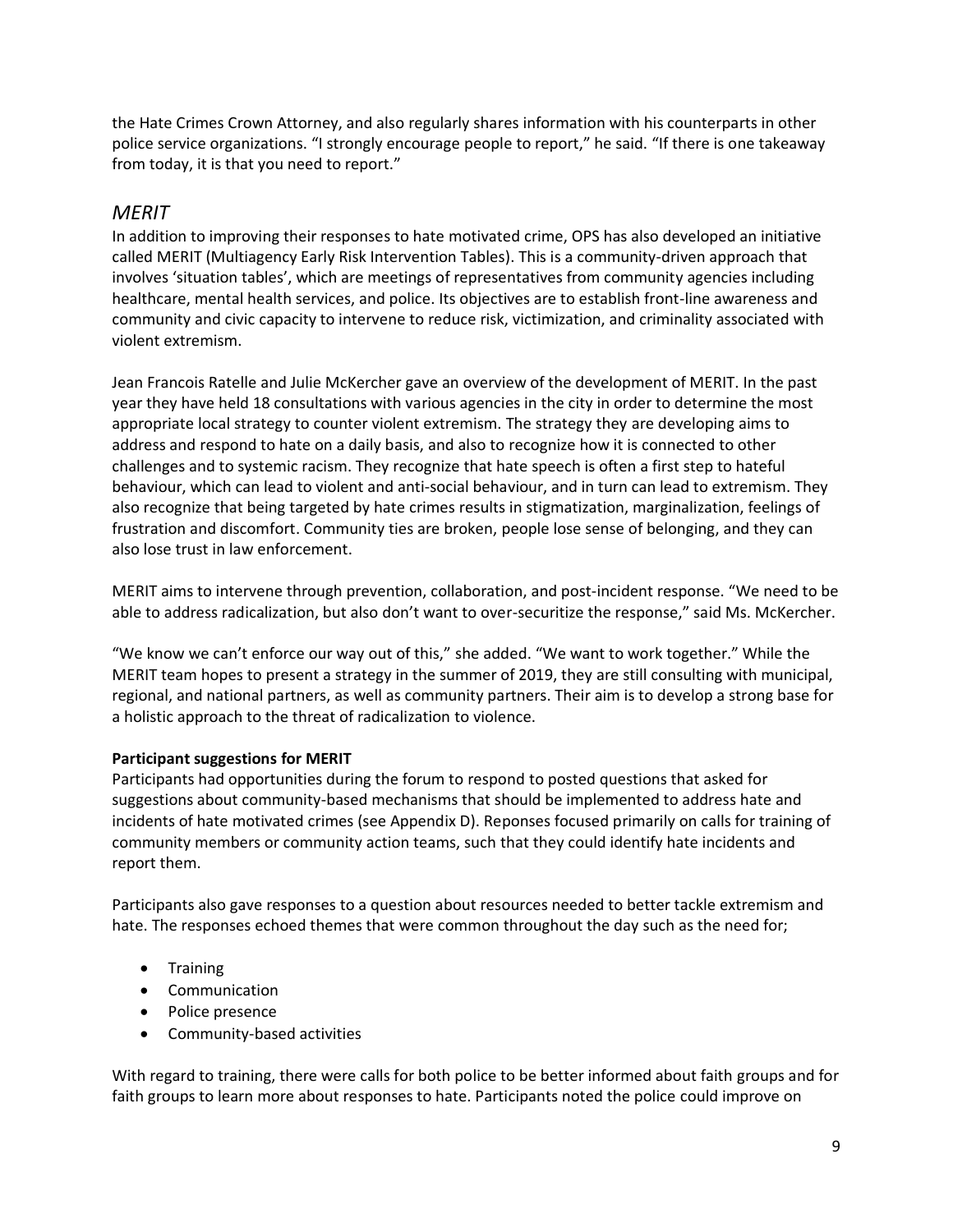communicating to the public how to report hate crimes, and how to access available services. Participants also called for increased and consistent police presence, and for activities that would encourage youth engagement.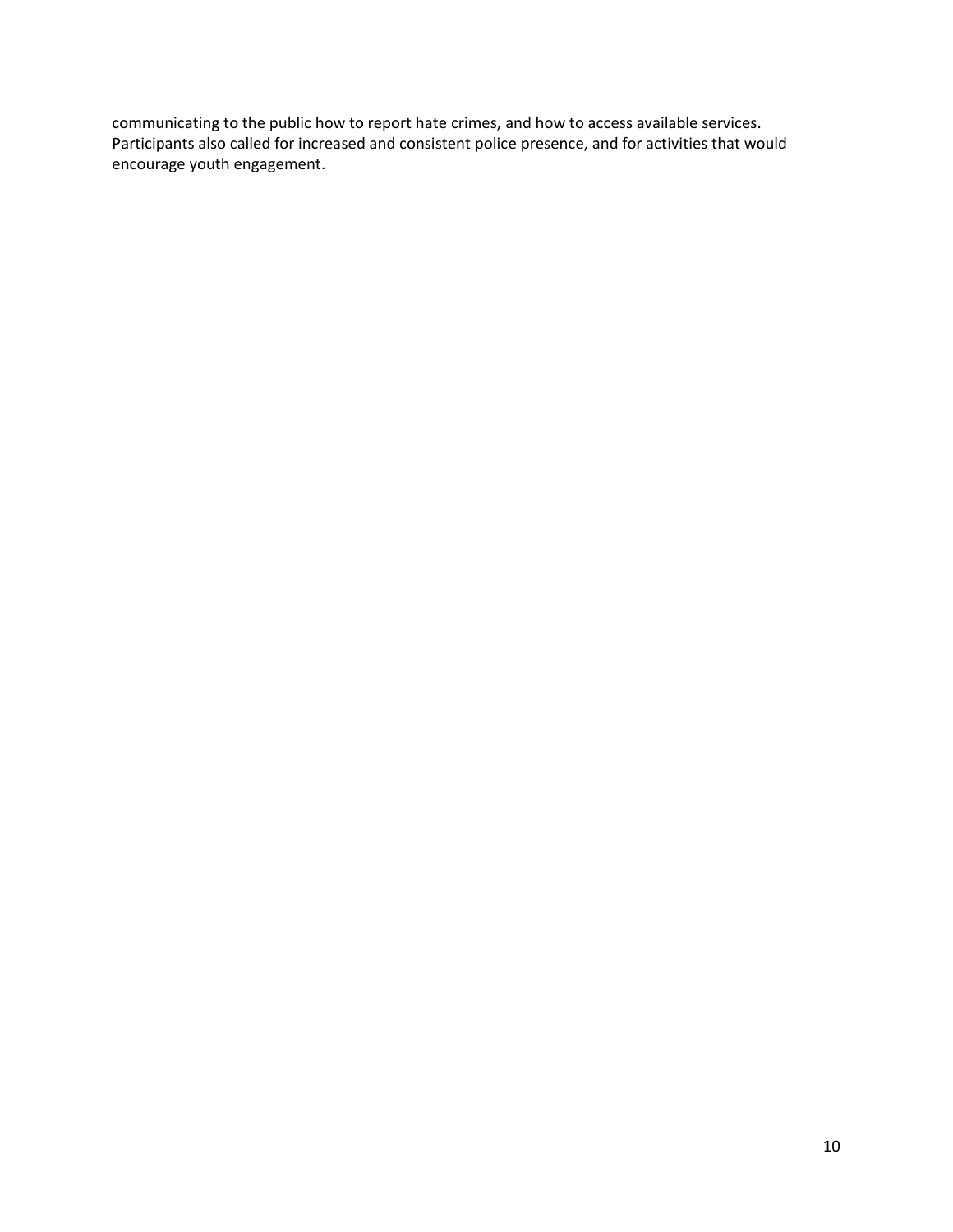# <span id="page-12-0"></span>**Appendix A – Programs and initiatives**

**What programs/initiatives should the OPS invest more resources in to ensure we are a trusted partner in community safety?** This question was asked of participants and written on posters at the back of the forum room. Throughout the day, participants wrote suggestions on provided sticky notes and attached them to the posters.

One comment indicated that at least one group already feels positively about police response and communication: "Anything we have ever asked, the police have been very prompt and helpful." However, many other comments focused on ways to improve relationships and communication between police and faith groups. Some examples include the following;

- Bring the community together more frequently.
- The OPS should invest in more sessions with community members, visits to places of worship, and joint programs with communities.
- Community meetings.
- Knowledge of incidents.
- Recommendations to go forward with protection.
- Outreach service targeting the local community leaders that allows routine meetings even if there is no imminent threat.
- Open house for the community to facilitate contact with the neighbourhood and to break the ice.
- Create a kind of 'local newspaper' that highlights what partnership has been up to.
- Programs and initiatives involving youth and young adults to assist with providing supports and resources, information opportunities, mentorship – all of which are essential in mitigating the rise of radicalization, victimization, and involvement in organized crime.
- Please keep School Resource Program visible, reduces fear of police for some newcomers
- Communication and engagement. Develop a community peer program to monitor certain areas of the city, like Neighbourhood Watch, but with a specific mandate.
- Hire police officers from different community, cultural, and religious backgrounds.

Other recommendations focused on specific training and initiatives participants would like to see police either develop or invest in.

- Situational awareness training.
- Some kind of formal training program offered regularly for ushers/greeters and security volunteers. An annual session to help develop our preparedness.
- Human trafficking initiatives. Violence Against Women issues and MMIWG.
- Ottawa Coalition to End Human Trafficking. The Code. A New Day.
- Address hate graffiti and aggressive panhandlers.
- More publicity e.g. TV commercials, social media (Twitter, Snapchat, Facebook)
- Mental health. People come to religious institutions looking for assistance. Mental health is a prominent issue with some.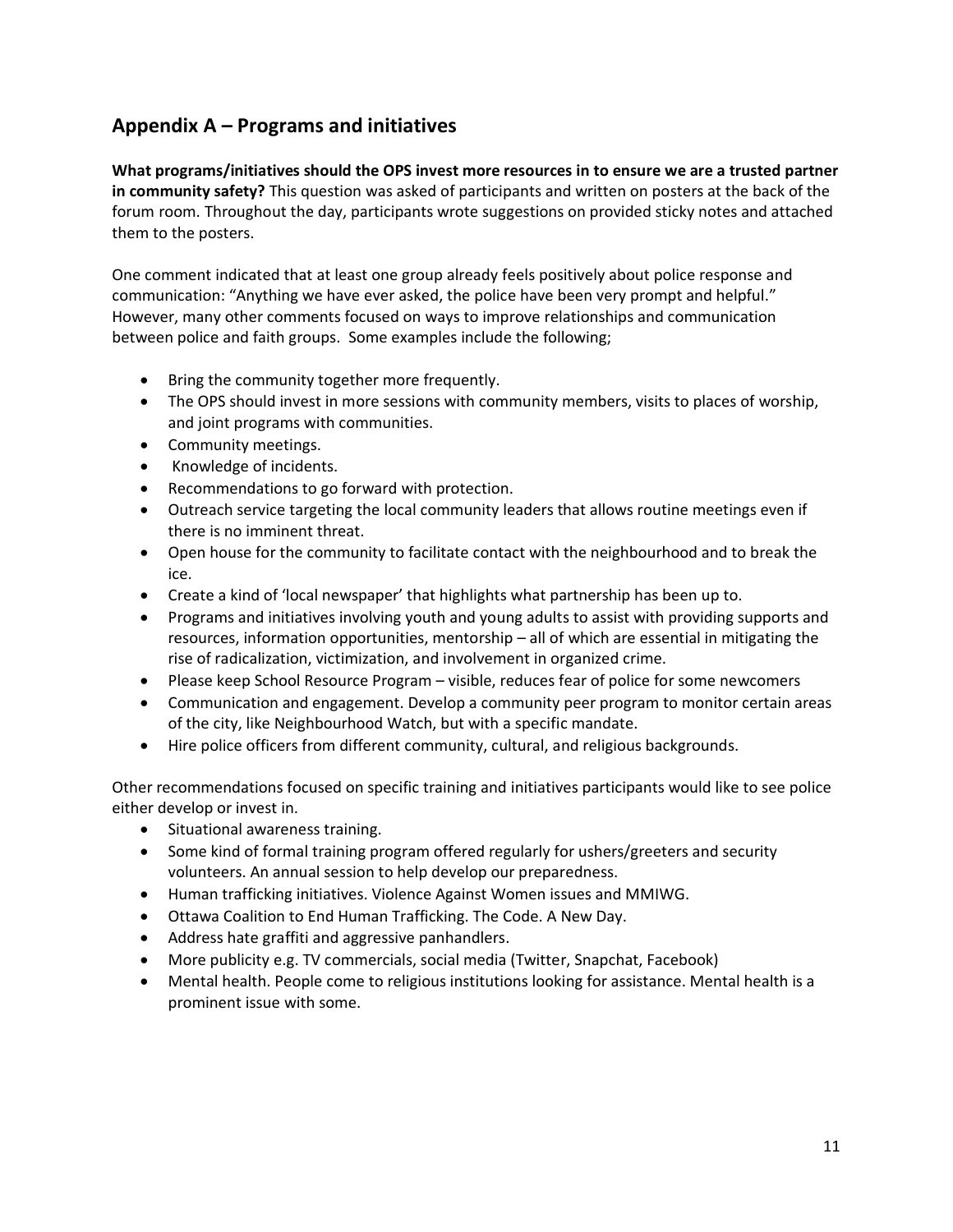# <span id="page-13-0"></span>**Appendix B – Suggestions for moving forward**

At the end of the forum, people participated in table discussions and recorded their comments on large feedback sheets. They were asked for suggestions about specific areas of safety on which OPS and the faith community should focus. Generally, recommendations addressed training, assessments, the sharing of information, and increased visibility of police.

- **Training**. Participants suggested that police and faith communities could work together to develop training, particularly for security team volunteers, greeters, and ushers. These individuals need to be trained in areas such as situational awareness and in how to respond to intruders.
- **Assessments**. Participants also indicated that police could help with assessments of vulnerability, CPTED, and general security of their places of worship.
- **Information**. With regard to sharing of information, participants not only want reliable information, but more transparency and communication with police. There was one suggestion for a centre of expertise for places of worship which would expand the resources and knowledge base on security. Another suggestion called for a newsletter offering information for faith groups such as best practices and CPTED tips.
- **Visibility**. During the forum and in the table discussions, participants expressed their desire to have the police more visibly present around their places of worship, particularly during times of worship and at occasions where large numbers of worships are expected.

Participants were also asked what the community could do to build and lead a **strong Interfaith Advisory Council** in the upcoming months. Feedback indicated that planning should include examination of precedent, and clarification of intent and purpose.

- Look into the history of the Interfaith Ottawa Council that existed at City Hall several years ago. What worked? What didn't work? Additionally, look for faith groups that have developed good initiatives which could be shared with others.
- Clarify mission, objective and vision before council comes together in order to respect people's time constraints
- Clarify how people would be chosen/appointed to be on the council
- Ensure diversity
- Respect people's time and commitments

<span id="page-13-1"></span>Additionally, in order to develop an Interfaith Advisory Council, trust needs to be developed between police and among members, which could be done through more OPS/community events, and open houses in religious institutions. There also needs to be awareness that bridges need to be built with diverse and vulnerable communities; not all community members can attend regular meetings or have the same access to such forums.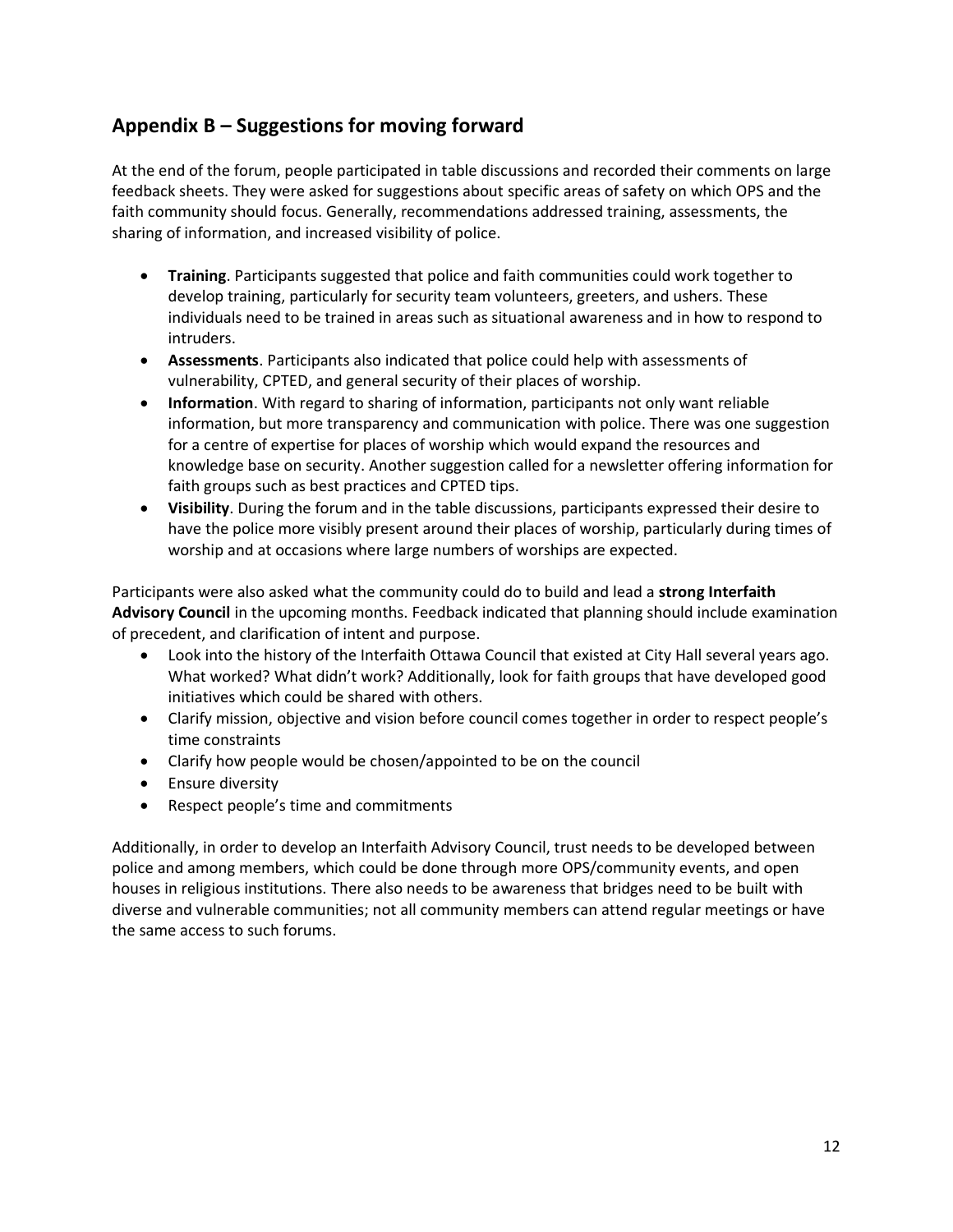# **Appendix C – Feedback**

Participants were invited to complete feedback forms about the usefulness of the forum and the information it provided. Feedback was very positive, with 90% of those who completed the feedback form saying it was either 'excellent' or 'very good'. Individual speakers also received mostly 'good' or 'excellent' ratings. Comments reflected appreciation of being able to interact with police and other faith communities, and also to receive practical tips and insights into securing buildings, applying for grants, and accessing resources.

Examples of some general comments include:

- Great to see this topic taken seriously and open discussion with the participants.
- Excellent opportunity to continue much needed conversation. Inviting, inclusive, productive, and meaningful.
- Truly excellent day to continue conversation of our joint effort to keep our community safe.
- It was good to see OPS interacting together and sharing with the community.

Relationship building and connection was mentioned in several feedback forms, such as comments about the most useful aspect of the forum being:

- ability to interact with other faith communities and see what resources are available from OPS
- understanding the ongoing efforts in our community and access to resources
- meeting and talking with other faith community members
- new and reinforced relationships

Participants also expressed appreciation for practical aspects of the forum, such as information about:

- connection to options and awareness
- how to train volunteer security teams
- CPTED
- hate crime and hate crime investigation

Participants expressed hope that the similar forums would be held in the future, and that there would be more opportunities for roundtable discussions. There was also interest in having the information provided through the forum made available so that it could be shared within faith communities.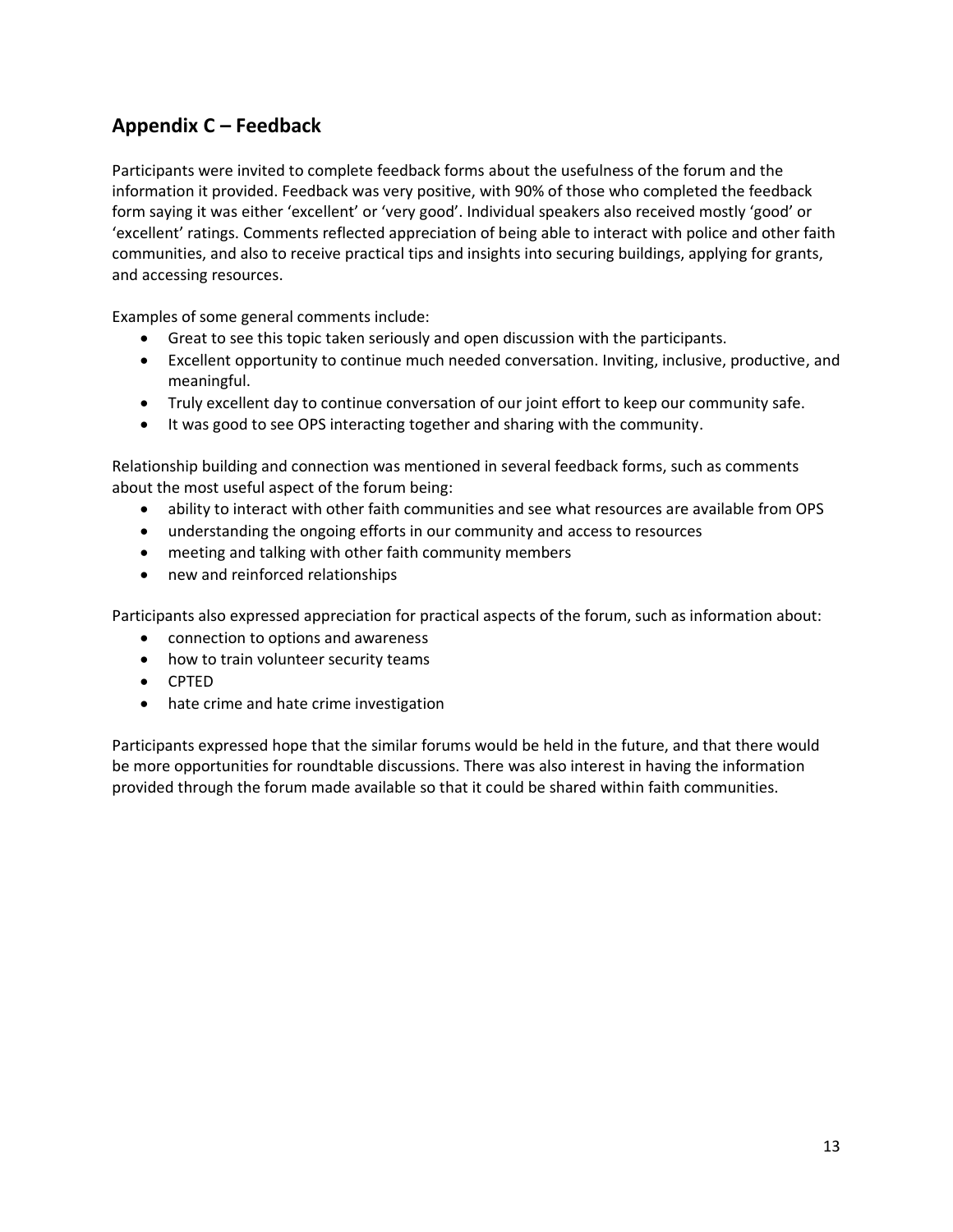# <span id="page-15-0"></span>**Appendix D – MERIT responses**

MERIT posted two questions on posters, to which participants pasted sticky-note suggestions. One question asked: **What resources are lacking to better tackle extremism and hate?** Responses included:

**Training** 

• Time/training that leads police to understand various religions, and vice versa.

Communication

- The community needs to know where to go, especially when the incident takes place. For instance, after 911 call if they were to be directly linked with officer or unit to follow-up.
- Easy access to reporting. Meaning that OPS need to invest in PR to inform communities about services available.
- Extremism and hate need to be separate from other services.

Police presence

- More presence by officers in the community to deter these problems.
- Consistent presence of police and involvement within faith-based and community events would be a great help. Also brings comfort and security to the minds of persons in the community.
- Enables them to reach out and report events of hate and violence.

Community-based activities

- More activities to encourage the youth to help and be active in the community.
- Cultural competence programs & healing spaces.

Another question asked: **What community-based mechanism should be implemented to address hate, incidents of hate crimes?** Reponses again emphasized the desire for more training.

- Talking to each other & Training
- Deputization of community members and training programs to ensure that they are adequately trained to identify hate incidents/crimes and report them
- Working with coalitions of various faiths, also various cultures e.g. Indigenous, Muslim, Jewish
- More activities and trained neighbourhood watch programs, and trained by authorities with community action teams